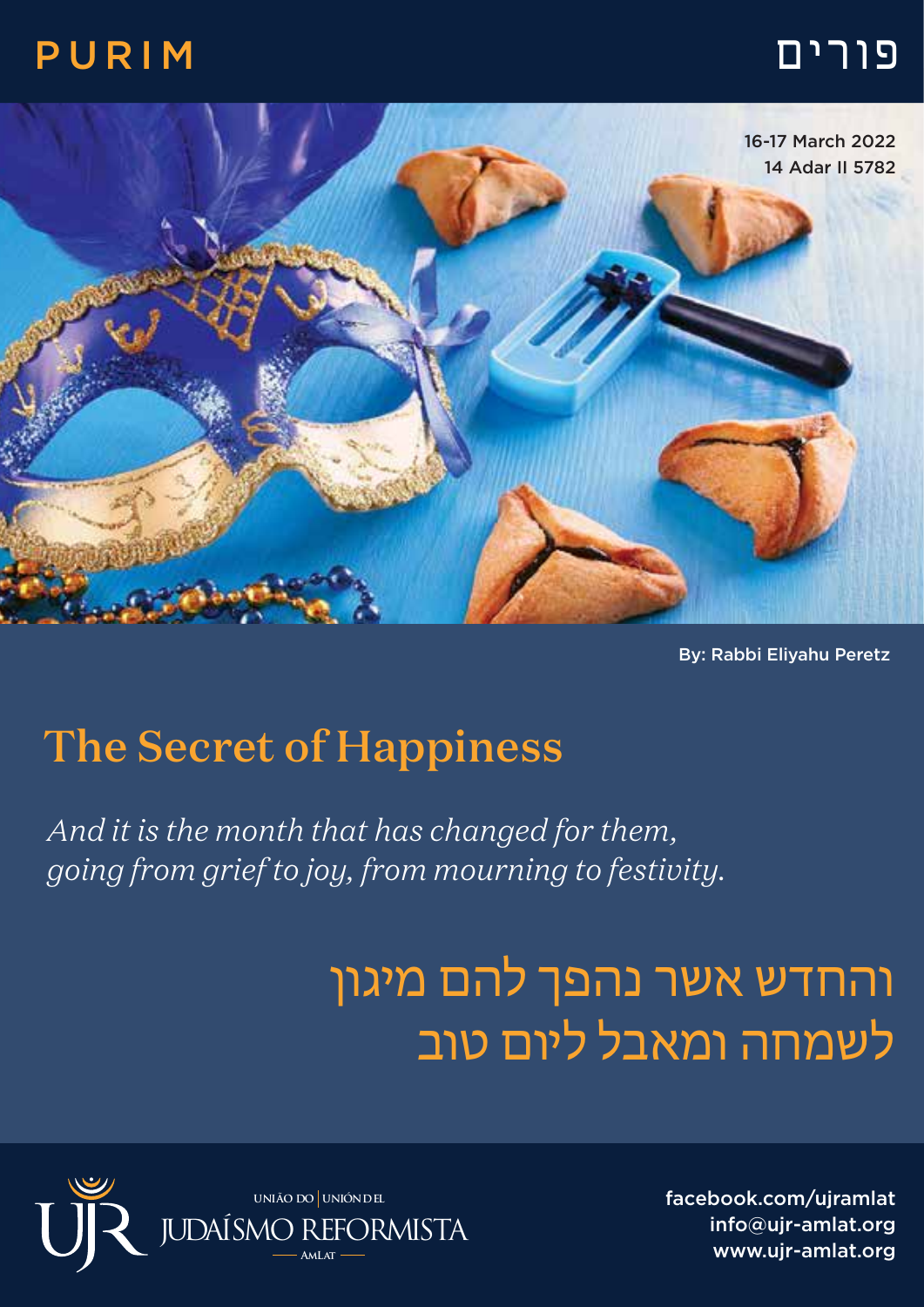*A popular anecdote states that the Jewish festivals can be summed up like this: we were persecuted, we were saved, let's eat!... Undoubtedly, of all the festivals in the annual cycle, Purim is the ephemeris in which this sequence is most faithfully expressed. Or maybe not?*



*Adar is the month in the Hebrew calendar in which we celebrate the feast of Purim. Our sages teach us that once this month begins, we aspire to increase joy in our lives. But what is joy all about? We can find some clues in the Megillah itself, and this is how the rabbis of the past understood it when they determined the four precepts of that occasion, namely: reading the book of Esther (the Megillah), giving gifts to the less fortunate (matanot laevionim), sending food to one's neighbor (mishloach manot), and to prepare a feast (seudah). These four actions are the formula for happiness. They are not particularly complicated, but they demand our attention and need to be reminded, at least once a year, so that we can reproduce them uninterruptedly.*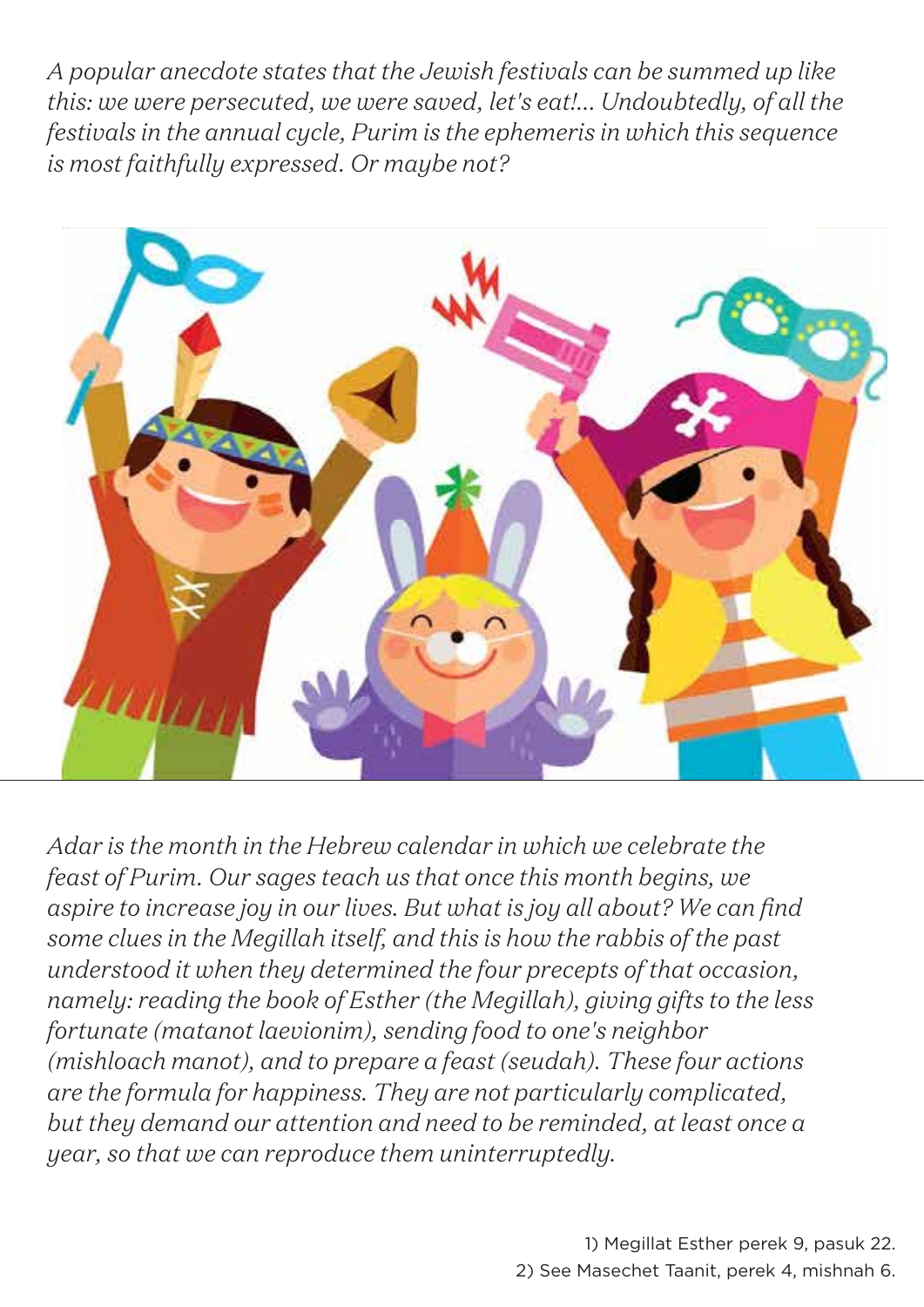*We read the story of Esther in two moments: at night and during the day. To read it, we got together with the community, trying not to do it alone. We get together and make a lot of noise and mess. In shared reading, we seek meanings, explore possibilities and re-signify the text generation after generation.*

*We do tzedaká, giving laevionim matanot, and we support those most in need. In this way, we do our part in the collective construction of a fairer world. It is certainly something we must do all year round, as is always prescribed, but doing it on Purim we learn that we are part of this construction even in the most enthusiastic moments. Joy and abundance do not take us away from this obligation, but they bring us closer to it.*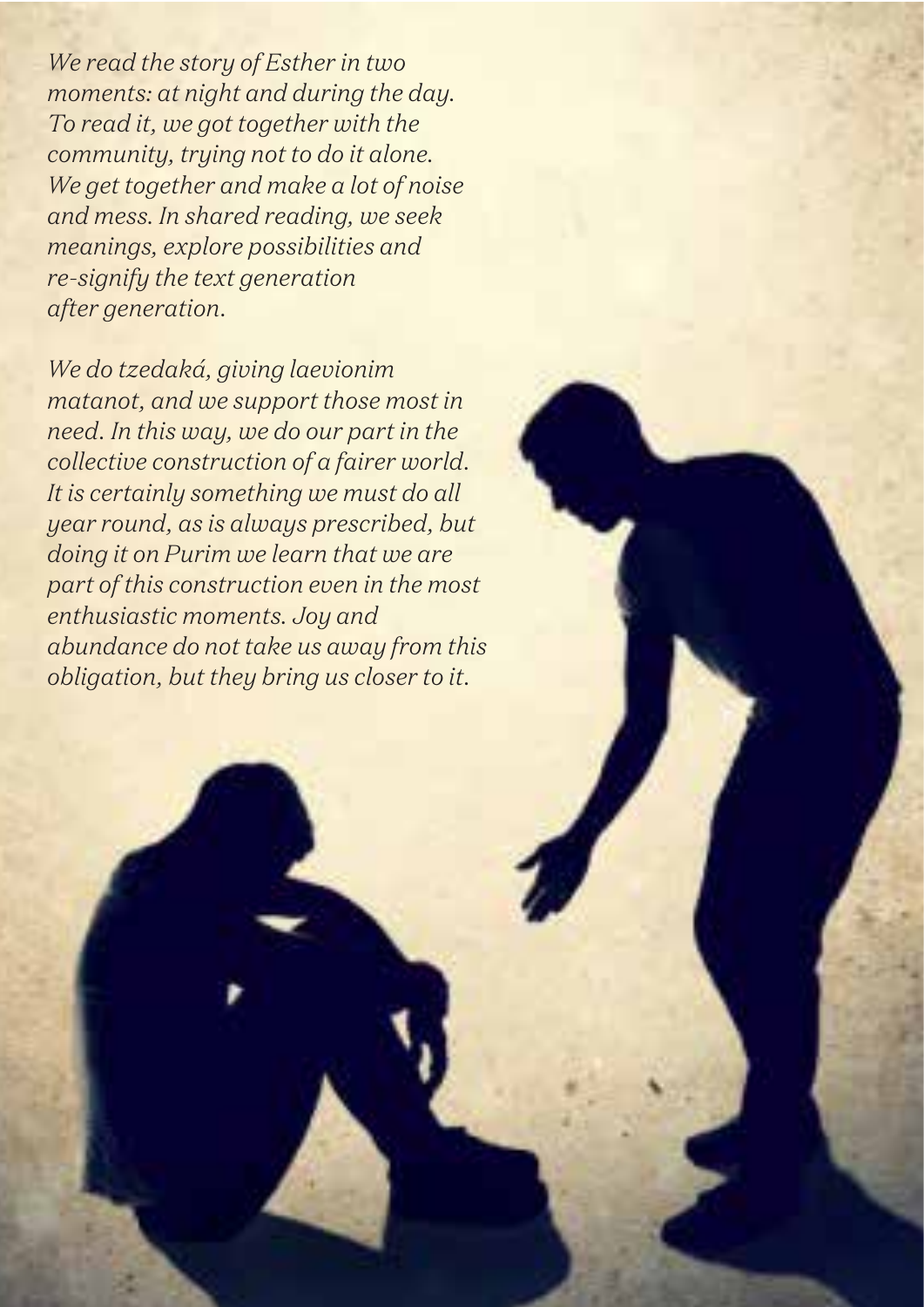

*By handing the mishloach manot to our friends, we strengthen interpersonal bonds and enjoy the never-ending cycle in which we all give something of our own and receive a gift from someone else. In this chain of exchanges, everyone gives and receives food, and with them we symbolize our sympathies.*

*Finally, the Seudah, which is celebrated during the day, allows us to welcome friends and guests who come to our table. We welcome them when we can distinguish their faces and recognize each one of them. Sometimes we are the hosts and sometimes we are the guests. Inepositaries of our affections.*